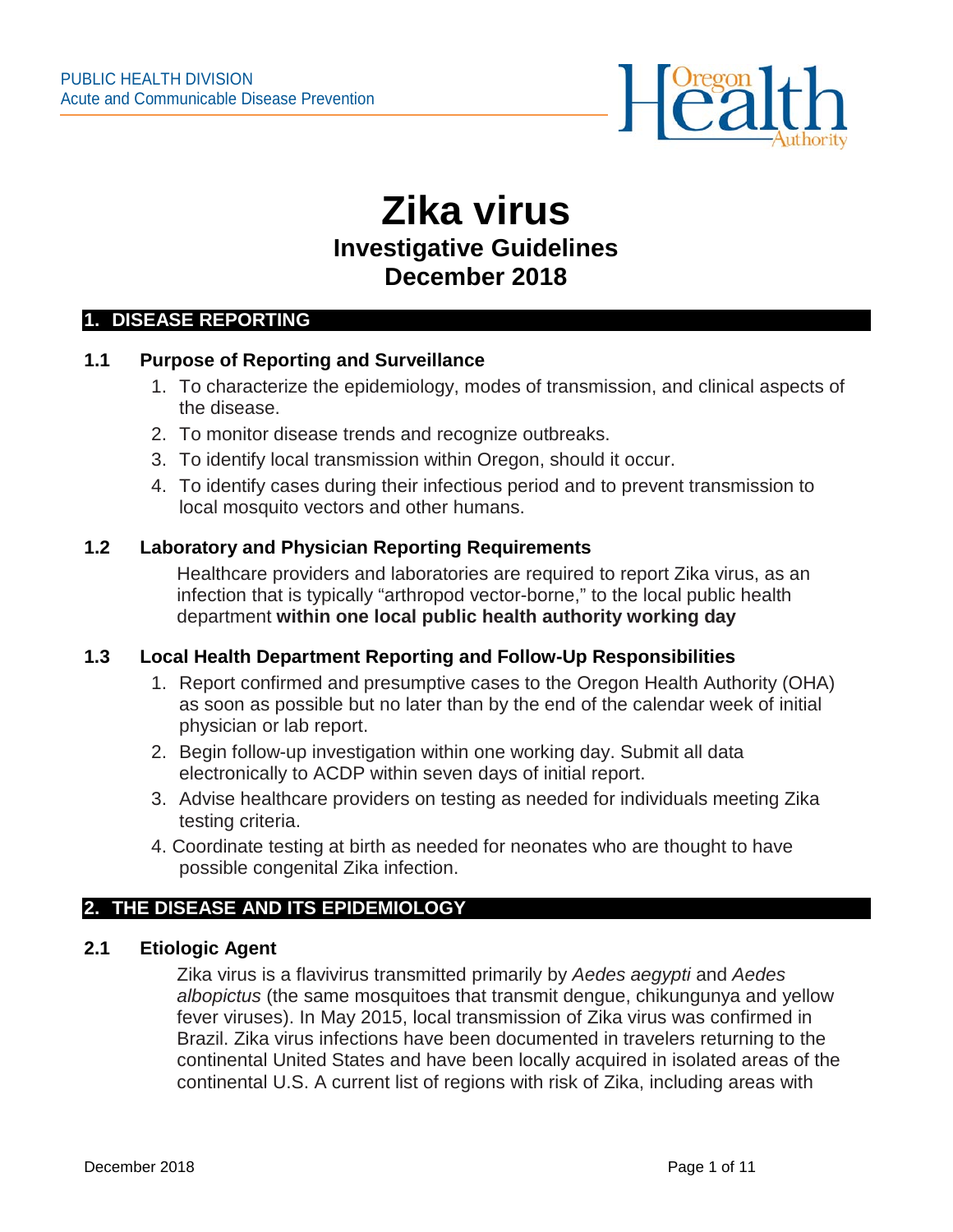active mosquito transmission and endemic areas, is available here: [www.cdc.gov/zika/geo/.](http://www.cdc.gov/zika/geo/)

#### **2.2 Description of Illness**

Symptomatic infections are generally mild and characterized by fever, maculopapular rash, arthralgia and non-purulent conjunctivitis. Maternal infection during pregnancy can result in intrauterine infection and is associated with fetal loss, microcephaly and other fetal anomalies.<sup>1</sup> The full spectrum of congenital Zika syndrome is not yet known, but it is estimated that about 14% of infants born to Zika-infected mothers have Zika-associated health problems.<sup>2</sup> Zika virus infection might also lead to Guillain-Barré syndrome (GBS).

#### **2.3 Reservoirs**

Humans and non-human primates can serve as reservoirs. Humans are thought to be the primary reservoir during an outbreak.

#### **2.4 Sources and Routes of Transmission**

Zika is transmissible via mosquitoes, sexual exposure, from a pregnant woman to her fetus or infant, and via blood-borne exposure.

*Aedes aegypti* and *Aedes albopictus,* the mosquitoes that transmit Zika, become infected when they feed on a person already infected with the virus, and then spread the virus to other people through bites. These mosquitoes are not found in Oregon.

Zika virus can also be transmitted via sexual exposure, defined as vaginal sex (penis-to-vagina sex), anal sex (penis-to-anus sex), oral sex (mouth-to-penis sex or mouth-to-vagina sex), or sharing of sex toys without a condom. It is unknown how long Zika can persist in semen or vaginal secretions. For updated information, visit CDC's *[Zika and Sexual Transmission](http://www.cdc.gov/zika/transmission/sexual-transmission.html)* web page.

A pregnant woman infected with Zika virus can pass the virus to the fetus or to the newborn at the time of birth (i.e., vertical transmission). To date, there are no reports of infants getting Zika virus through breastfeeding. Because of the benefits of breastfeeding, mothers are encouraged to breastfeed, even in areas where Zika virus is found.

Zika appears to be transmissible through transfusion of blood products. FDA recommends universal screening of blood products for Zika.<sup>3</sup> FDA also recommends that people wait to donate blood for 120 days from onset of Zikacompatible symptoms or from the date of a positive Zika test, whichever is longer.

#### **2.5 Incubation Period**

In persons experiencing symptoms, onset of illness typically occurs 3–14 days after exposure.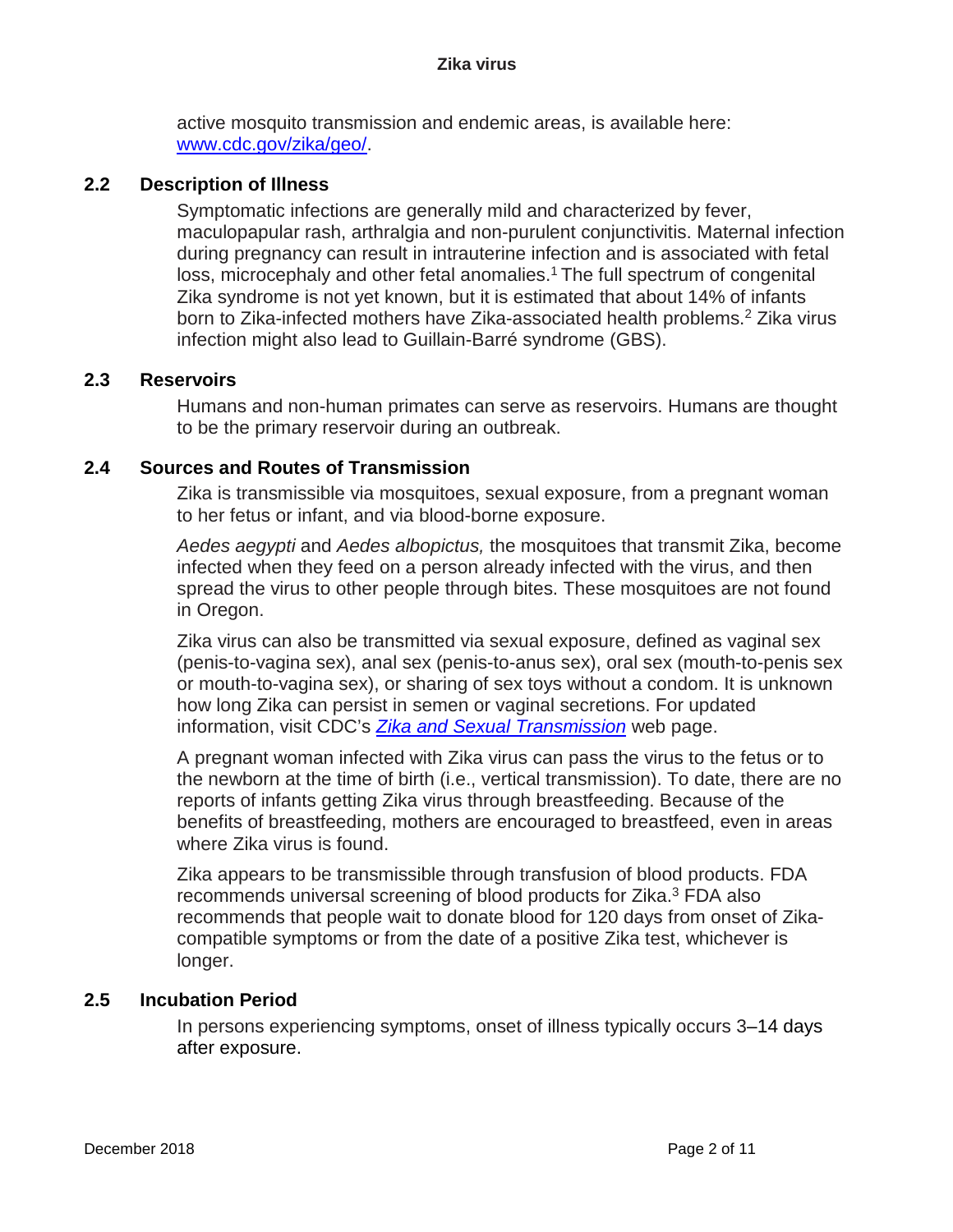#### **2.6 Period of Communicability**

The periods of communicability for sexual or maternal-fetal transmission are not known. Typically, PCR evidence of Zika virus can be found in the blood of an ill, non-pregnant person for at least a week after the onset of symptoms and for two weeks in urine. <sup>4</sup> Zika virus RNA has been documented in a pregnant woman up to 80 days after clinical onset, but not after delivery.<sup>5, 6</sup> Zika virus RNA has been detected in semen for as long as 370 days after symptom onset; however, the estimated mean time to clearance of Zika virus RNA from semen is 54 days, and detection for long periods is rare.<sup>7</sup>

Sexual transmission of Zika virus is possible and is of particular concern during pregnancy. The longest period reported from symptom onset in the index case to potential sexual transmission to a partner was between 32 and 41 days.<sup>7</sup> Although maternal-fetal transmission occurs, it is unclear whether there are particular stages during the pregnancy when transmission is more likely. Lest one be tempted to conclude that congenital Zika infections linked with birth defects are confined to early pregnancy (first trimester), a Brazilian cohort study of pregnant women with Zika infection reported manifestations of congenital Zika infection with maternal infection occurring as late as gestational week  $27<sup>8</sup>$ 

#### **2.7 Treatment**

There is no specific treatment for Zika virus; treatment is supportive.

#### **2.8 Prevention**

There is no vaccine against Zika virus. Currently, the two best ways to prevent Zika virus infection are avoiding exposure to mosquitoes in areas of ongoing transmission and avoiding unprotected sexual activity with partners who have recently traveled to a Zika-affected area. The main prevention messages are:

- Pregnant women and women seeking pregnancy should not travel to Zika-affected areas.
- People visiting a Zika-affected area should avoid mosquito bites and unprotected sexual contact while there.
- All people returning from regions with active Zika virus transmission should avoid mosquito bites for at least three weeks after returning.
- After possible Zika exposure, people and their sexual partners should avoid unprotected sexual contact for 8 weeks to 3 months, depending on who traveled (See §5). Those with pregnant partners should avoid unprotected sexual activity for duration of the pregnancy. For more information about Zika for people considering pregnancy, visit the [CDC](http://www.cdc.gov/zika/pregnancy/thinking-about-pregnancy.html)  [webpage](http://www.cdc.gov/zika/pregnancy/thinking-about-pregnancy.html) 'Women Trying to Become Pregnant.'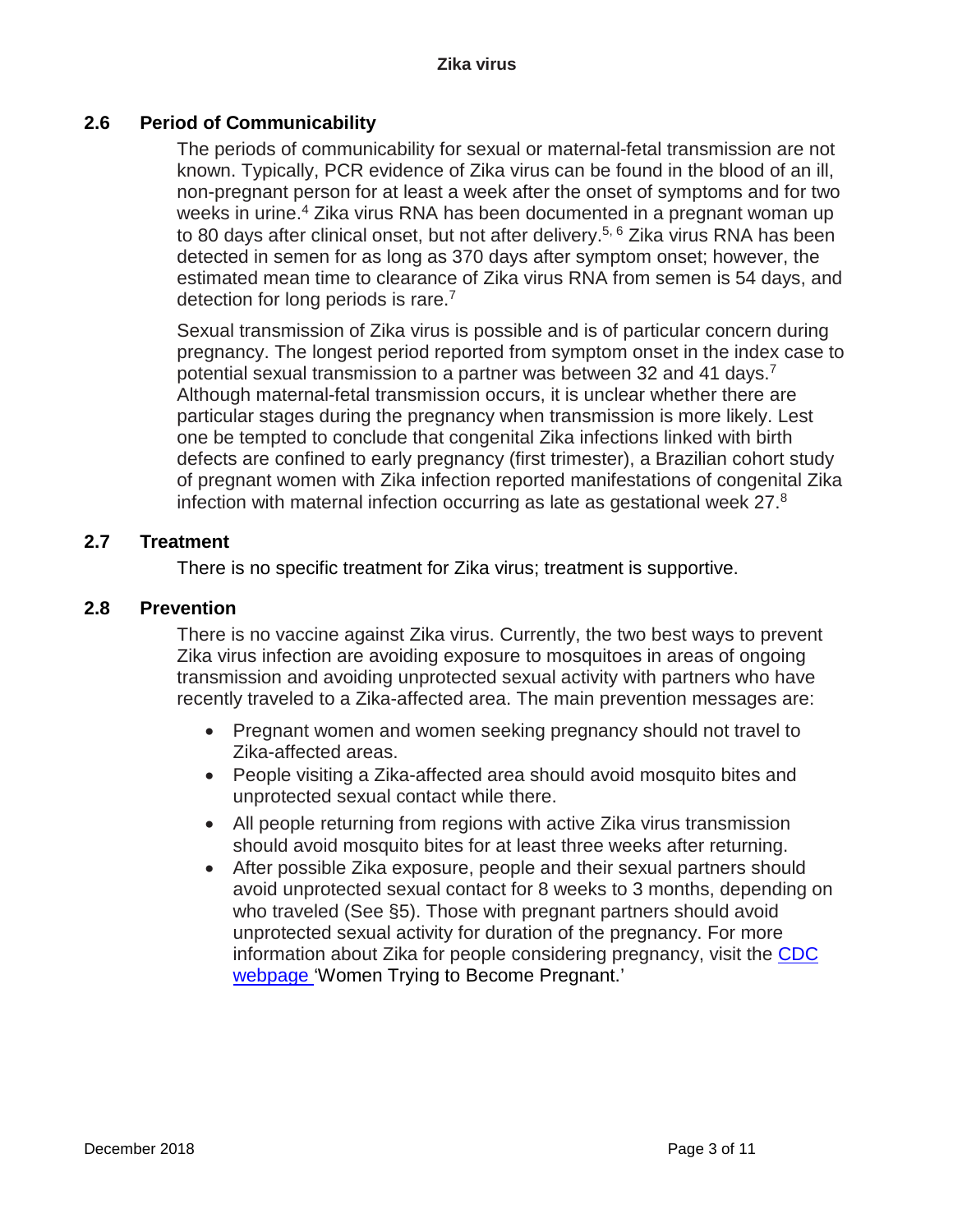### **3. CASE DEFINITIONS, DIAGNOSIS AND LABORATORY SERVICES**

#### **3.1 Possible Exposure to Zika and Window for Testing**

#### Possible exposure to Zika

- Recent travel to a [Zika-affected area;](http://www.cdc.gov/zika/geo/index.html) OR
- Unprotected sex with a person who recently traveled to a Zika-affected area or has evidence of Zika infection

#### Window for testing

Specimens should be collected within 12 weeks of symptom onset or possible Zika exposure since testing methods may not be reliable outside of this 12 week window. If a pregnant woman misses the window for testing, serial fetal ultrasounds are an option (every 3–4 weeks). The woman would become eligible for maternal PCR and IgM testing if any Zika-compatible abnormalities are identified by ultrasound. Amniotic fluid may be considered for Zika testing if amniocentesis is planned for other reasons. (See § 3.5).

# **3.1 Under Investigation Case Definition (meets recommendation for testing)**

Individuals who:

- Are asymptomatic pregnant women (including women who became pregnant within 8 weeks of exposure) with ongoing exposure. Ongoing exposure includes frequent (e.g., at least monthly) travel to a Zikaaffected area or unprotected sex with a partner who frequently travels to a Zika-affected area; OR.
- Are born to a mother with Zika infection, but who don't have evidence of infection themselves.

*NOTE: Testing for asymptomatic pregnant women without ongoing exposure or prenatal ultrasound findings consistent with congenital Zika virus syndrome is no longer routinely recommended. Healthcare providers should discuss with their patients the limitations of testing and provide prevention guidance, including avoiding unprotected sex for the duration of the pregnancy.*

#### **3.2 Suspect Case Definition (meets recommendation for testing)**

Individuals who:

.

- Develop clinically compatible illness, which includes one or more of the following symptoms: fever, rash, arthralgia, or conjunctivitis within 2 weeks of possible exposure to Zika; OR
- Are diagnosed with Guillain-Barré syndrome (GBS) within 2 months of possible exposure to Zika; OR
- Are pregnant with or who deliver an infant with abnormalities consistent with congenital Zika syndrome (e.g., microcephaly, intracranial calcifications, or other brain or eye abnormalities) or who experience adverse pregnancy outcomes, including fetal loss following possible exposure to Zika.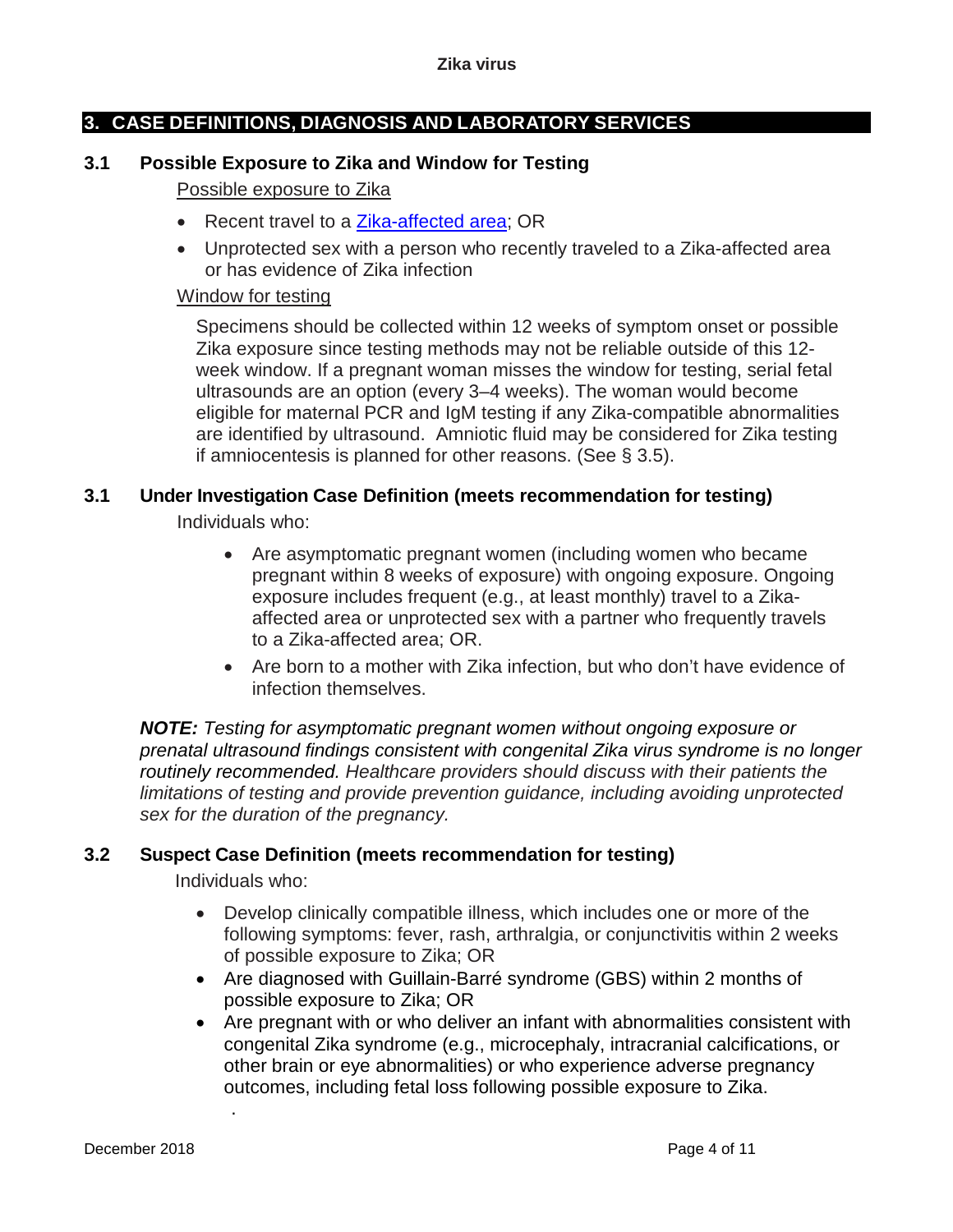#### **3.3 Presumptive Case Definitions**

Any person who has presumptive serologic evidence of infection as determined by CDC.

#### **3.4 Confirmed Case Definition**

Any person who has Zika virus RNA sequence as determined by RT-PCR **OR**  confirmatory serologic evidence of Zika virus infection as determined by CDC.

#### **3.5 Services Available at the Oregon State Public Health Laboratory (OSPHL)**

The OSPHL does not perform Zika virus testing as of January 1, 2019. Zika virus IgM and rRT-PCR testing are available at commercial laboratories. As of the date of these guidelines, ARUP, Quest, LabCorp, and Mayo are some of the laboratories that offer Zika virus testing. Providers pursuing Zika virus testing should consult with their clinical laboratory for guidance on specimen collection and transport.

CDC laboratory testing guidance is available here: [www.cdc.gov/zika/laboratories/lab-guidance.html](http://www.cdc.gov/zika/laboratories/lab-guidance.html)

OSPHL can receive and forward specimens to CDC for confirmatory testing, neonates, fetal losses, or other special cases. If needed, coordinate collection of tissue specimens of neonates and fetal losses who are born to women with suspected, presumptive or confirmed Zika infection: [www.cdc.gov/zika/hc](http://www.cdc.gov/zika/hc-providers/test-specimens-at-time-of-birth.html)[providers/test-specimens-at-time-of-birth.html](http://www.cdc.gov/zika/hc-providers/test-specimens-at-time-of-birth.html)

CDC recommends placental tissue testing only in select circumstances, e.g., when maternal testing was not performed or done outside the 12-week window, and the infant has clinical findings consistent with congenital Zika syndrome. If providers are interested in placental tissue testing, review the CDC guidance to determine if testing is recommended (found here: [www.cdc.gov/pregnancy/zika/testing-follow-](http://www.cdc.gov/pregnancy/zika/testing-follow-up/documents/PlacentalTesting_Guidance_v4-508.pdf)

[up/documents/PlacentalTesting\\_Guidance\\_v4-508.pdf](http://www.cdc.gov/pregnancy/zika/testing-follow-up/documents/PlacentalTesting_Guidance_v4-508.pdf) ).

CDC requires the health department to submit a pre-approval request for any tissue testing. Contact the ACDP Zika Epi so that we can request pre-approval from CDC for tissue testing. The request may not be approved until the infant is born, so placenta specimens may need to be collected, formalin fixed per CDC recommendations, and held until approval is given. There are additional (nonspecimen collection) recommendations to plan for as well (see § 6.2).

Please follow the instructions provided on the OSPHL website at [www.bitly.com/or-cdc-testing](http://www.bitly.com/or-cdc-testing) for submission of specimens and required forms for testing at the CDC.

#### **3.6 Interpreting Test Results**

Of the two tests conducted for Zika virus infection, only positive rRT-PCR results are considered definitive for confirming Zika infection. IgM may cross-react with *other* flaviviruses (dengue, yellow fever), requiring a confirmatory test. Commercial labs should be following the CDC testing algorithms. Based on testing algorithms, specimens may be sent to the CDC for confirmatory testing after initial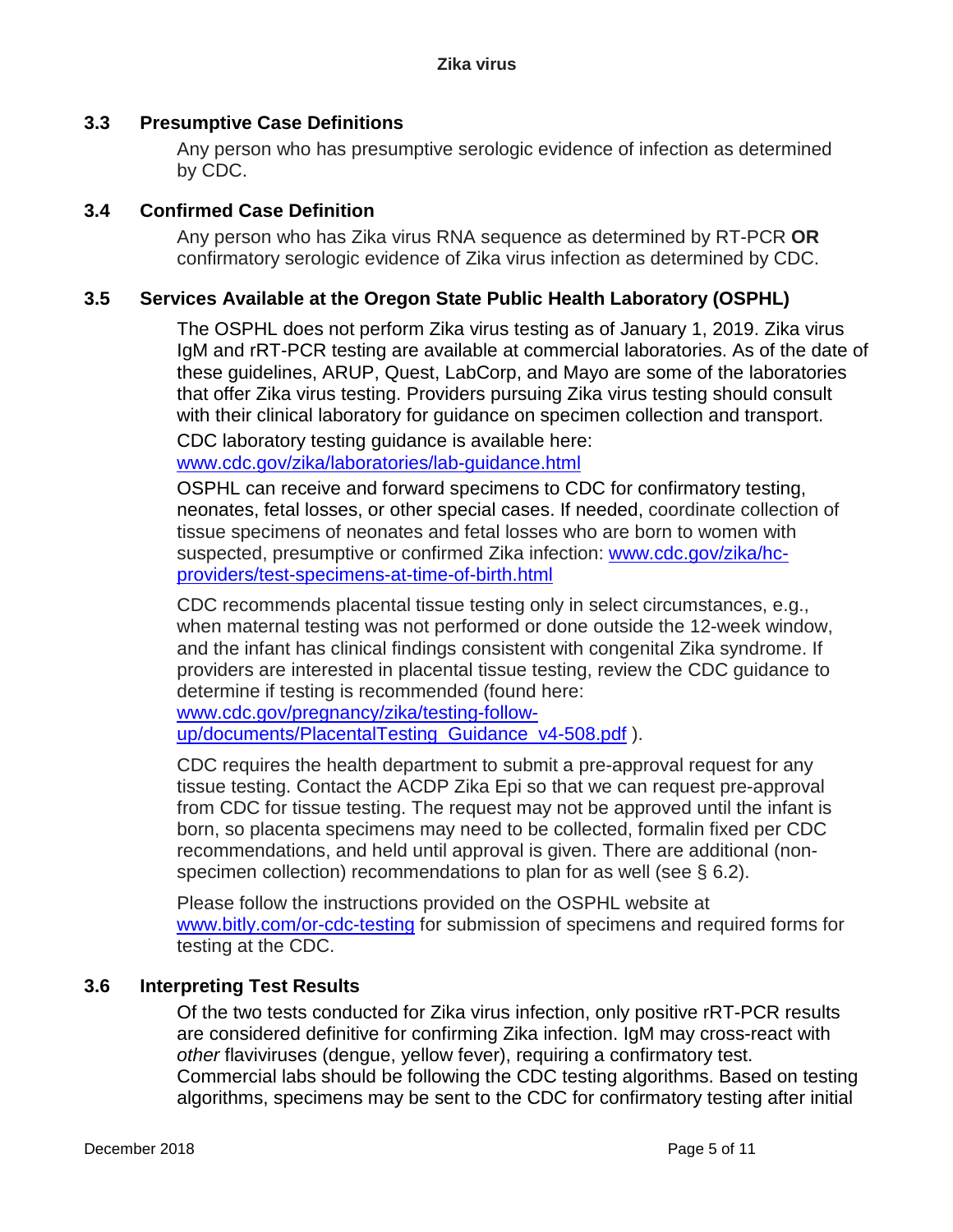tests are completed. The purpose of CDC's confirmatory test, called a Plaque Reduction Neutralization Test (PRNT), is to identify *which* flavivirus was responsible for recent infection. It works relatively well unless someone was infected by two or more flaviviruses or was previously infected by a flavivirus, in which case the infection with Zika cannot be accurately confirmed. PRNT results should be interpreted in the context of the currently circulating flaviviruses in the region where exposure occurred. For more information on testing and interpretation, see: [www.cdc.gov/zika/laboratories/lab-guidance.html](http://www.cdc.gov/zika/laboratories/lab-guidance.html)

#### **4. CASE INVESTIGATION**

#### **4.1 Follow-up for Presumptive and Confirmed Cases**

A case with lab evidence of infection requires investigation and follow-up with the case and provider (particularly if the case is pregnant).

#### • Pregnant women

- o Follow-up with provider to review results.
- o Provide patient education. Here are some CDC links for reference: [www.cdc.gov/zika/pregnancy/protect-yourself.html](http://www.cdc.gov/zika/pregnancy/protect-yourself.html)

[www.cdc.gov/pregnancy/zika/testing-follow-up/patient-counseling](http://www.cdc.gov/pregnancy/zika/testing-follow-up/patient-counseling-pregnant-women.html)[pregnant-women.html](http://www.cdc.gov/pregnancy/zika/testing-follow-up/patient-counseling-pregnant-women.html)

- o Patient materials are provided in multiple translations.
- o Complete clinical and risk (including travel and sexual exposure history) questions in Orpheus, and provide country of birth, race and ethnicity (needed for CDC reporting). Discuss (typically with the case's medical provider) specimen and tissue testing recommendations at time of birth. Contact ACDP epi to discuss tissue testing at CDC.
- Non-pregnant women and all others
	- o Follow-up with provider to review results.
	- o Provide patient education (avoiding mosquito bites and providing information about pre-conception planning). Here are some CDC links for reference:

[www.cdc.gov/zika/symptoms/diagnosis.html](http://www.cdc.gov/zika/symptoms/diagnosis.html)

[www.cdc.gov/pregnancy/zika/women-and-their-partners.html](http://www.cdc.gov/pregnancy/zika/women-and-their-partners.html)

- o Patient materials are provided in multiple translations.
- o Complete clinical and risk (including travel and sexual exposure history) questions in Orpheus and provide country of birth, race and ethnicity (needed for CDC reporting).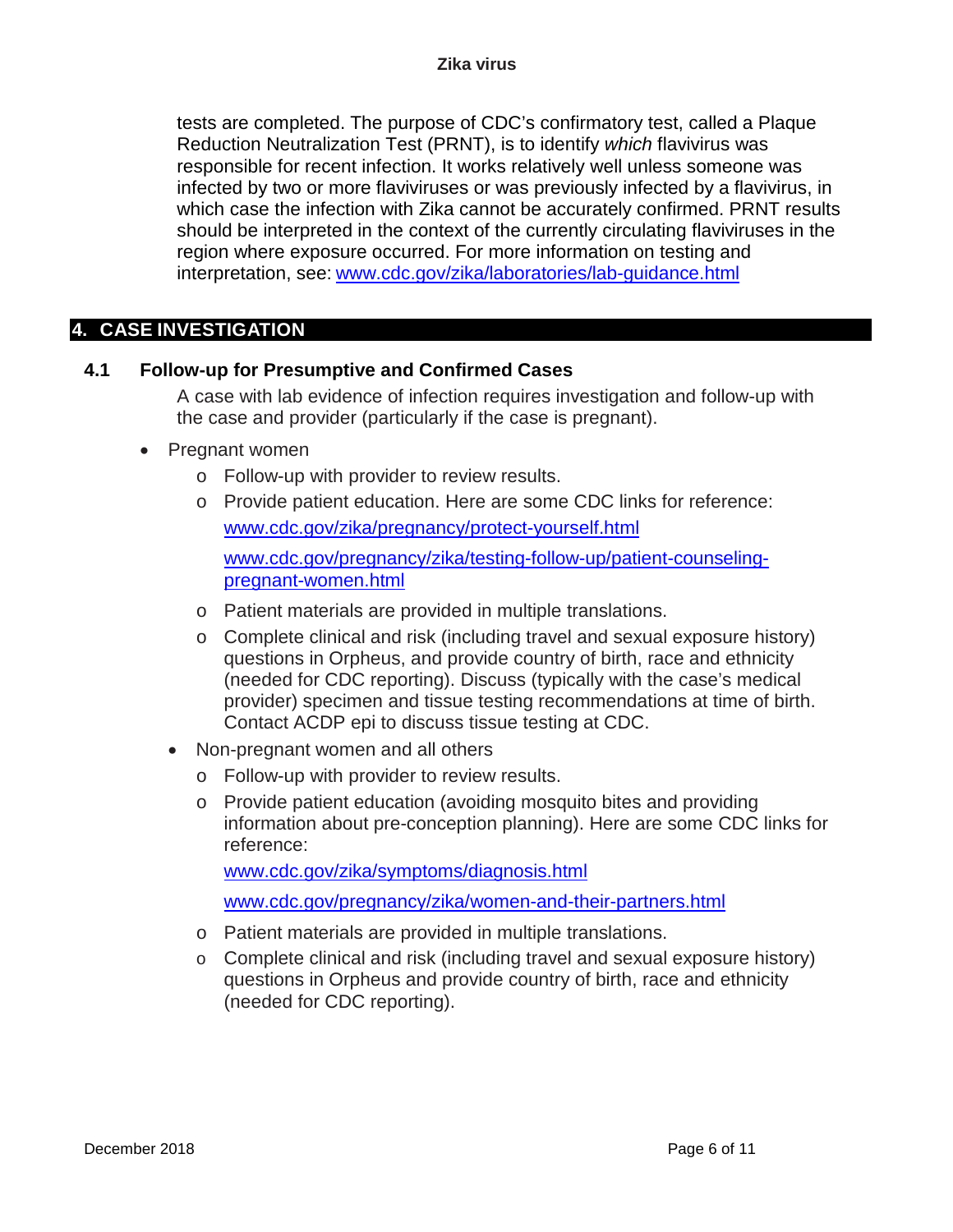#### **5. CONTROLLING FURTHER SPREAD**

#### **5.1 Environmental and Infection Control**

Prevent secondary/local transmission by urging those who have returned from a Zika-affected area (or a chikungunya or dengue-affected area for that matter) to avoid mosquito bites for three weeks after travel or onset of symptoms. Also remind people to hold off on giving blood for 6 months if they are symptomatic or have lab-confirmed Zika infection.

Pregnant couples are encouraged to use guidance outlined in §6.1 below. Couples who are not pregnant are encouraged to use the guidelines below (regardless of their plans for conception).

| Suggested timeframe to wait to seek pregnancy following Zika exposure                        |                                                                                               |
|----------------------------------------------------------------------------------------------|-----------------------------------------------------------------------------------------------|
| Possible exposure via recent travel or sex without a condom with a person infected with Zika |                                                                                               |
| Women                                                                                        | Men                                                                                           |
| Wait at least 8 weeks after symptoms start or last<br>possible exposure, whichever is longer | Wait at least 3 months after symptoms start or<br>last possible exposure, whichever is longer |

#### **6. MANAGING SPECIAL SITUATIONS 4**

#### **6.1 Pregnancy**

Zika infection during pregnancy is associated with problems in fetal development. Congenital infection may be characterized by a pattern of birth defects, classified as congenital Zika syndrome. These features include severe microcephaly, decreased brain tissue, eye defects, joint contractures, and increased muscle tone, restricting body movement. Infants with Zika infection who do not have microcephaly at birth may experience slow head growth and develop microcephaly postnatally.

If ultrasounds or infants at birth show clinical findings consistent with congenital Zika syndrome, there may be additional testing recommendations, including testing infant urine and serum, as well as placental tissue. Placental testing can help to confirm maternal Zika infection in women who have not previously been tested or who were tested outside the 12-week window following possible Zika exposure. Review the CDC guidance for clinical management and evaluation of infants, including testing recommendations:

[www.cdc.gov/pregnancy/zika/testing-follow](http://www.cdc.gov/pregnancy/zika/testing-follow-up/documents/PlacentalTesting_Guidance_v4-508.pdf)[up/documents/PlacentalTesting\\_Guidance\\_v4-508.pdf](http://www.cdc.gov/pregnancy/zika/testing-follow-up/documents/PlacentalTesting_Guidance_v4-508.pdf)

Healthcare providers should screen pregnant women for risk of Zika exposure and symptoms of Zika. Pregnant women should not travel to areas where Zika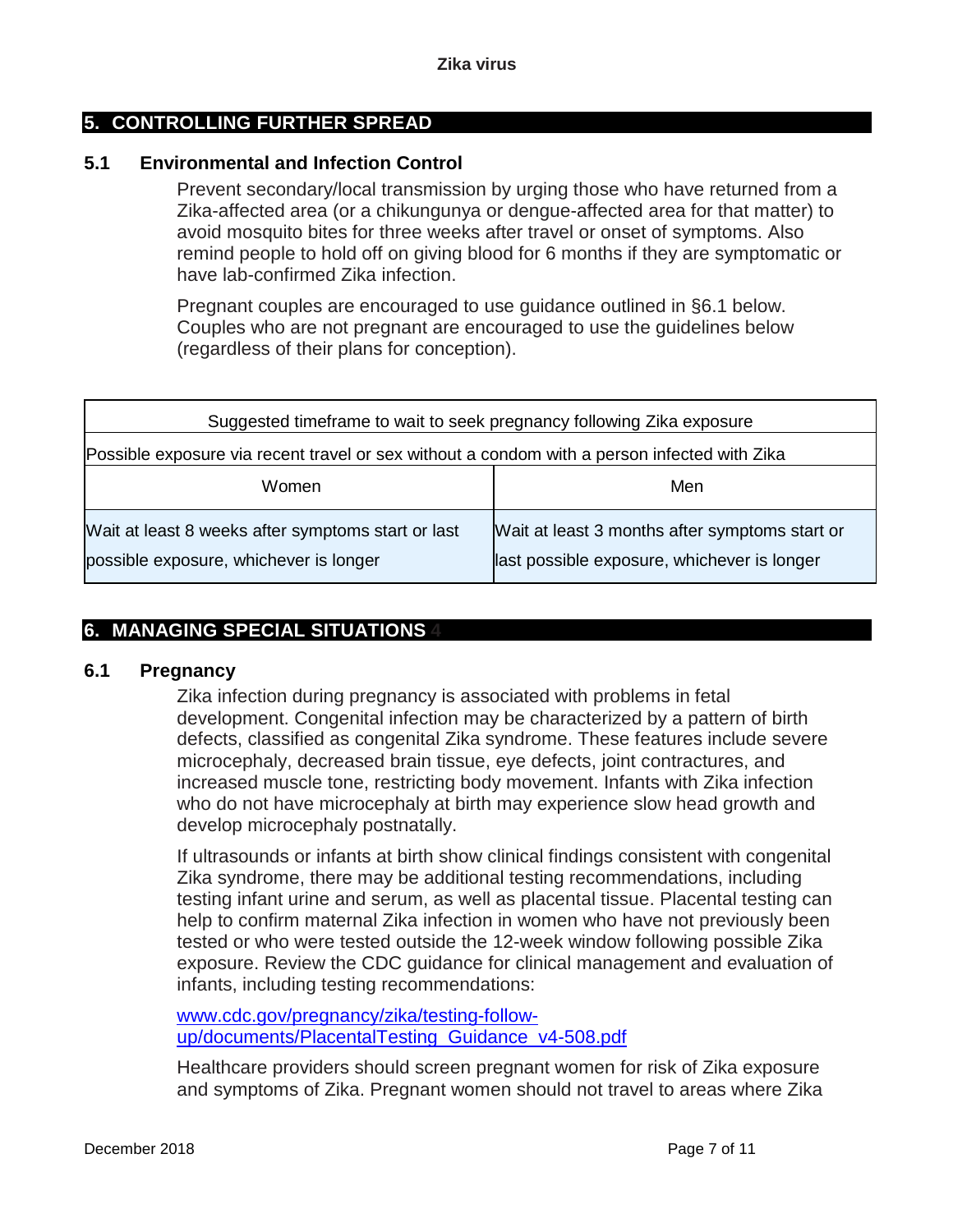virus transmission is ongoing. Pregnant women or women seeking pregnancy who do travel to these areas should talk to their healthcare providers and take steps to avoid mosquito bites. Healthcare providers should counsel pregnant women on the interpretation of test results and the limitations of IgM and PCR testing. See CDC guidance here: [www.cdc.gov/zika/hc-providers/testresults.html](http://www.cdc.gov/zika/hc-providers/testresults.html)

Pregnant women or their partners who have lived in or traveled to an area with active Zika virus transmission should abstain from sexual activity or should use condoms and other barrier methods, e.g., dental dams, during any sexual activity for the duration of the pregnancy. Click on [clinical management](http://www.cdc.gov/zika/hc-providers/index.html) to access CDC guidance for care of pregnant women with possible Zika virus exposure.

CDC also recommends that people who are not pregnant but have recent possible Zika exposure wait 8 weeks (if female) or 3 months (if male) before trying to get pregnant. See §5 and additional pre-pregnancy guidance here: [www.cdc.gov/zika/pregnancy/women-and-their-partners.html](http://www.cdc.gov/zika/pregnancy/women-and-their-partners.html)

#### **6.2 Newborn Care**

Healthcare providers should screen pregnant women for risk of Zika exposure, such as travel to a Zika-endemic area or unprotected sex with a partner who has traveled to a Zika-endemic area. If no maternal Zika virus exposure is identified, infants should receive routine pediatric care.

All infants who have possible maternal Zika virus exposure should receive a standard evaluation at birth and at each subsequent well-child visit. A standard evaluation includes a comprehensive physical examination, including growth parameters, age-appropriate vision screening, developmental monitoring, and screening using validated tools.

Testing and clinical evaluation beyond a standard evaluation is not routinely recommended for healthy kids (no abnormal findings on ultrasound or at birth) born to moms who had no laboratory evidence of possible Zika virus infection. This includes moms who had negative test results as well as those who were never tested or tested outside of the appropriate window.

Additional testing and follow-up is recommended if maternal or infant Zika test results are positive or if the infant is born with abnormalities consistent with congenital Zika syndrome and there was possible maternal Zika virus exposure. New findings suggest that around 14% of infants born to Zika-infected mothers have Zika-associated health problems, including birth defects such as microcephaly and neurodevelopmental abnormalities. Additionally, some infants with no abnormal findings at birth may have brain or other abnormalities later, so healthcare providers should ensure that these children receive the recommended care and evaluations.<sup>9</sup>

For further information see:

[Updated Recommendations for Infants with Zika](https://www.cdc.gov/mmwr/volumes/66/wr/mm6641a1.htm)

[www.cdc.gov/pregnancy/zika/testing-follow-up/evaluation-testing.html](http://www.cdc.gov/pregnancy/zika/testing-follow-up/evaluation-testing.html)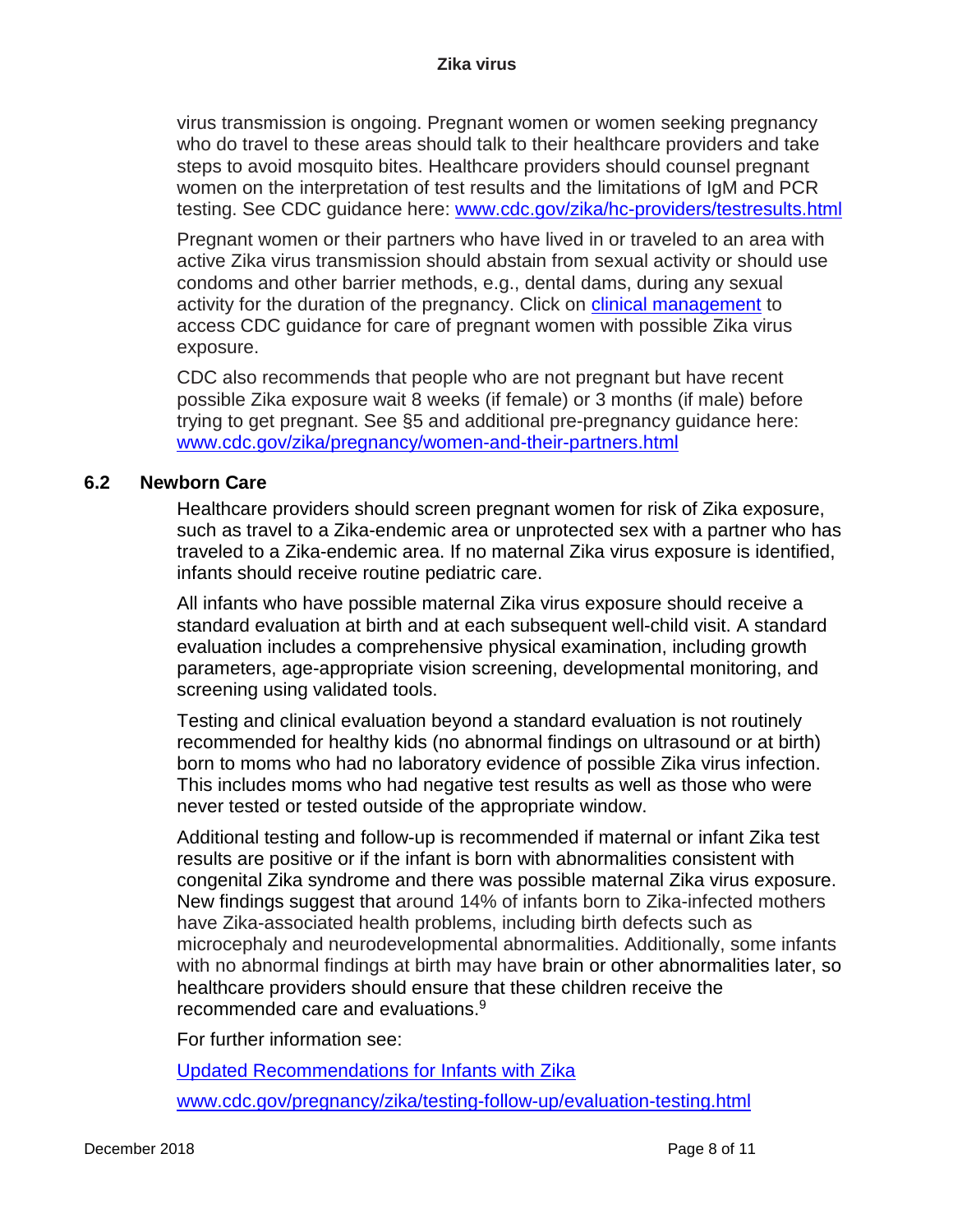#### **Zika virus**

[www.cdc.gov/pregnancy/zika/testing-follow](http://www.cdc.gov/pregnancy/zika/testing-follow-up/documents/PlacentalTesting_Guidance_v4-508.pdf)[up/documents/PlacentalTesting\\_Guidance\\_v4-508.pdf](http://www.cdc.gov/pregnancy/zika/testing-follow-up/documents/PlacentalTesting_Guidance_v4-508.pdf)

#### **REFERENCES**

- 1. Rasmussen SA, Jamieson DJ, Honein MA, Petersen LR. Zika Virus and Birth Defects — Reviewing the Evidence for Causality. NEJM April 13, 2016.
- 2. Rice M, Galang R, Roth N, et al. Vital Signs: Zika-Associated Birth Defects and Neurodevelopmental Abnormalities Possibly Associated with Congenital Zika Virus Infection—U.S. Territories and Freely Associated States, 2018. MMWR Morbidity and Mortality Weekly Report [www.cdc.gov/mmwr/volumes/67/wr/mm6731e1.htm?s\\_cid=mm6731e1\\_w](http://www.cdc.gov/mmwr/volumes/67/wr/mm6731e1.htm?s_cid=mm6731e1_w)
- 3. Food and Drug Administration. Revised Recommendations for Reducing the Risk of Zika Virus Transmission by Blood and Blood Components. Silver Spring, MD: US Department of Health and Human Services, Food and Drug Administration; 2016.
- 4. Interim Guidance for Zika Virus Testing of Urine United States, 2016. MMWR Morbidity and Mortality Weekly Report MMWR Morb Mortal Wkly Rep. [www.cdc.gov/mmwr/volumes/65/wr/mm6518e1.htm](http://www.cdc.gov/mmwr/volumes/65/wr/mm6518e1.htm)
- 5. Driggers RW, Ho CY, Korhonen EM, et al. Zika Virus Infection with Prolonged Maternal Viremia and Fetal Brain Abnormalities. NEJM March 20, 2016
- 6. Oduyebo T, Polen KD, Walke HT, et al. Update: Interim Guidance for Healthcare Providers Caring for Pregnant Women with Possible Zika Virus Exposure—United States (Including U.S. Territories), July 2017. MMWR Morbidity and Mortality Weekly Report 2017:66 [www.cdc.gov/mmwr/volumes/66/wr/mm6629e1.htm?s\\_cid=mm6629e1\\_w](http://www.cdc.gov/mmwr/volumes/66/wr/mm6629e1.htm?s_cid=mm6629e1_w)
- 7. Polen K, Gilboa S, Hills S, et al. Update: Interim Guidance for Preconception Counseling and Prevention of Sexual Transmission of Zika Virus for Men with Possible Zika Virus Exposure – United States, August 2018. MMWR Morbidity and Mortality Weekly Report 2018;67. [www.cdc.gov/mmwr/volumes/67/wr/mm6731e2.htm?s\\_cid=mm6731e2\\_w](http://www.cdc.gov/mmwr/volumes/67/wr/mm6731e2.htm?s_cid=mm6731e2_w)
- 8. Brasil P, Pereira JJP, Gabaglia CR, et al. Zika Virus Infection in Pregnant Women in Rio de Janeiro — Preliminary Report. New England Journal of Medicine N Engl J Med. April 2016. doi:10.1056/nejmoa1602412.
- 9. Reynolds MR, Jones AM, Petersen EE, et al. Vital Signs: Update on Zika Virus–Associated Birth Defects and Evaluation of All U.S. Infants with Congenital Zika Virus Exposure — U.S. Zika Pregnancy Registry, 2016. MMWR Morbidity and Mortality Weekly Report 2017:66(366–73) <http://dx.doi.org/10.15585/mmwr.mm6613e1>
- 10. Simeone RM, Shapiro-Mendoza CK, Meaney-Delman D, et al. Possible Zika Virus Infection Among Pregnant Women — United States and Territories, May 2016. MMWR Morbidity and Mortality Weekly Report. [www.cdc.gov/mmwr/volumes/65/wr/mm6520e1.htm](http://www.cdc.gov/mmwr/volumes/65/wr/mm6520e1.htm)
- 11. Bingham AM, Cone M, Mock V, et al. Comparison of Test Results for Zika Virus RNA in Urine, Serum, and Saliva Specimens from Persons with Travel-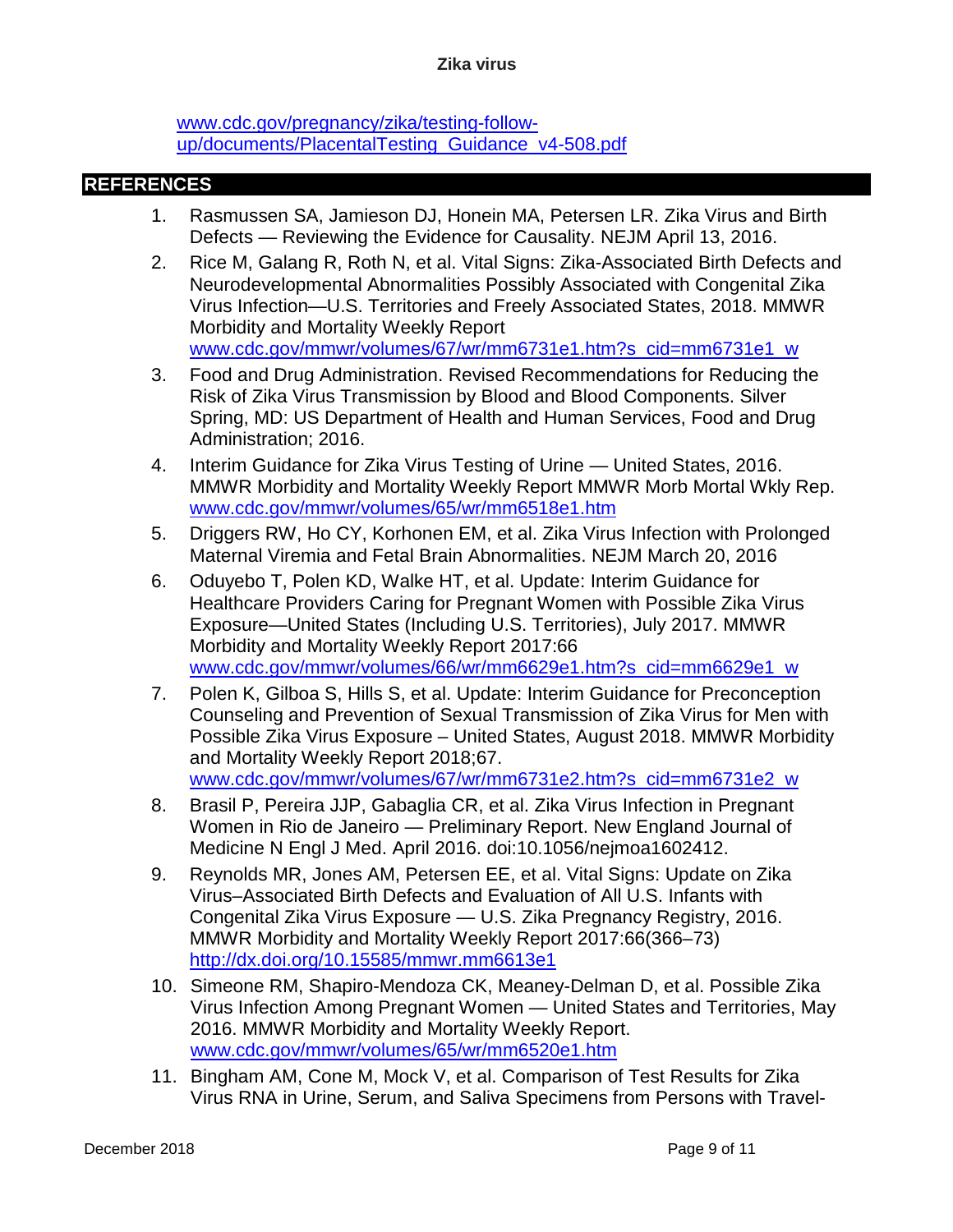Associated Zika Virus Disease — Florida, 2016. MMWR Morbidity and Mortality Weekly Report 2016;65(18):475–8. [www.cdc.gov/mmwr/volumes/65/wr/mm6518e2.htm](http://www.cdc.gov/mmwr/volumes/65/wr/mm6518e2.htm)

- 12. Davidson A, Slavinski S, Komoto K, Rakeman J, Weiss D. Suspected Femaleto-Male Sexual Transmission of Zika Virus — New York City, 2016. MMWR Morbidity and Mortality Weekly Report 2016;65(28):716–7. [www.cdc.gov/mmwr/volumes/65/wr/mm6528e2.htm](http://www.cdc.gov/mmwr/volumes/65/wr/mm6528e2.htm)
- 13. Deckard DT, Chung WM, Brooks JT, et al. Male-to-Male Sexual Transmission of Zika Virus — Texas, January 2016. MMWR Morbidity and Mortality Weekly Report. 2016;65(14):372–4. [www.cdc.gov/mmwr/volumes/65/wr/mm6514a3.htm](http://www.cdc.gov/mmwr/volumes/65/wr/mm6514a3.htm)
- 14. Mansuy JM, Pasquier C, Daudin M, et al. Zika virus in semen of a patient returning from a non-epidemic area. The Lancet Infectious Diseases. 2016;16(8):894–5.
- 15. Oduyebo T, Igbinosa I, Petersen EE, et al. Update: Interim Guidance for Health Care Providers Caring for Pregnant Women with Possible Zika Virus Exposure — United States, July 2016. MMWR Morbidity and Mortality Weekly Report 2016;65(29). [www.cdc.gov/mmwr/volumes/65/wr/mm6529e1.htm](http://www.cdc.gov/mmwr/volumes/65/wr/mm6529e1.htm)
- 16. Brooks JT, Friedman A, Kachur RE, Laflam M, Peters PJ, Jamieson DJ. Update: Interim Guidance for Prevention of Sexual Transmission of Zika Virus — United States, July 2016. MMWR Morbidity and Mortality Weekly Report 2016;65(29).

[www.cdc.gov/mmwr/volumes/65/wr/mm6529e2.htm?s\\_cid=mm6529e2\\_e](http://www.cdc.gov/mmwr/volumes/65/wr/mm6529e2.htm?s_cid=mm6529e2_e)

- 17. Russell K, Oliver SE, Lewis L, et al. Update: Interim Guidance for the Evaluation and Management of Infants with Possible Congenital Zika Virus Infection — United States, August 2016. MMWR Morbidity and Mortality Weekly Report 2016;65(33).
- 18. Van der Linden V, Pessoa A, Dobyns W, et al. Description of 13 infants born during October 2015-January 2016 with congenital Zika virus infection without microcephaly at birth—Brazil. December 2016. MMWR Morbidity and Mortality Weekly Report. 2016;65(47).

[www.cdc.gov/mmwr/volumes/65/wr/mm6547e2.htm](http://www.cdc.gov/mmwr/volumes/65/wr/mm6547e2.htm)

## **UPDATE LOG**

December 2018: Updated to reflect testing changes at OSPHL and impacts on LHD responsibilities and Orpheus case management. Removed section on specimen collection and appendices. Updated time frame for sexual transmission for males. Information updated on extent of Zika-associated birth defects. (Takeuchi, Leman)

October 2017: Incorporated new CDC guidance for infants (§6.2). Minor edits for clarity (Takeuchi, Leman)

August 2017: Incorporated new CDC guidance regarding testing of pregnant women. Minor edits for clarity (Takeuchi, Leman)